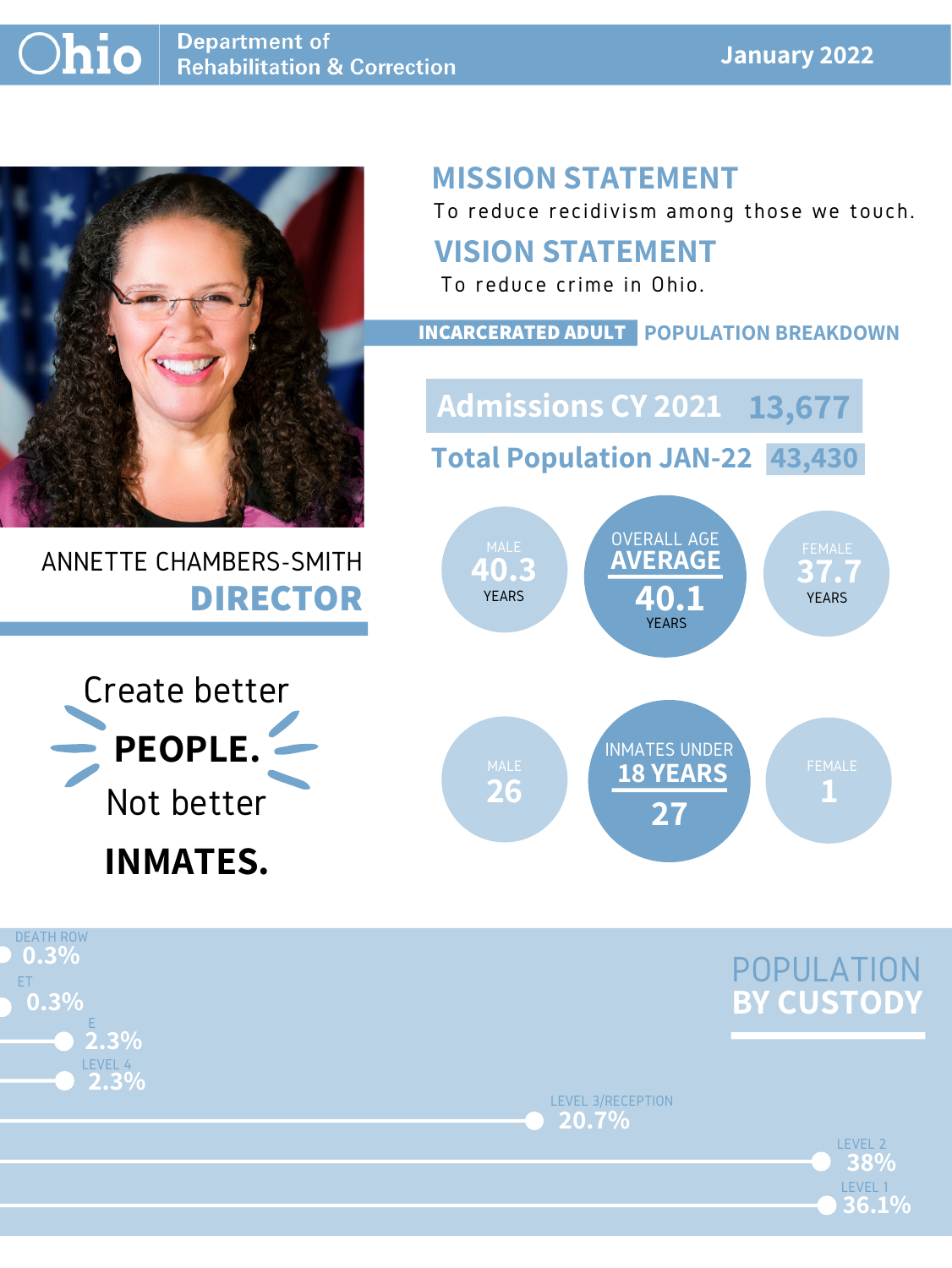### Other Race 1,551







# INMATE RELEASES



Executions Since February 1999 Executions Calendar Year to Date **0 56**

| Total CY 2021                              | 17,942 |
|--------------------------------------------|--------|
| <b>Releases to Supervision</b>             | 14,265 |
| To Parole                                  | 157    |
| To Post Release Control                    | 8,868  |
| To Transitional Control/Treatment Transfer | 3,943  |
| To Judicial Release                        | 1,297  |
| <b>Releases Without Supervision</b>        | 3,639  |
| Miscellaneous Releases                     | 38     |
| *Excludes Deaths                           |        |

**Monthly Community Supervision Count**

# Total Corrections Officers (CO) Inmate To Correction Officer Ratio **5,931**

## **Staff Profile** Total Staff **11,246**

Total Parole Officers (PO)

**6.5:1**

**521**

Supervision caseload counts are currently unavailable pending reporting improvements being made under the transition to the Ohio Community Supervision System